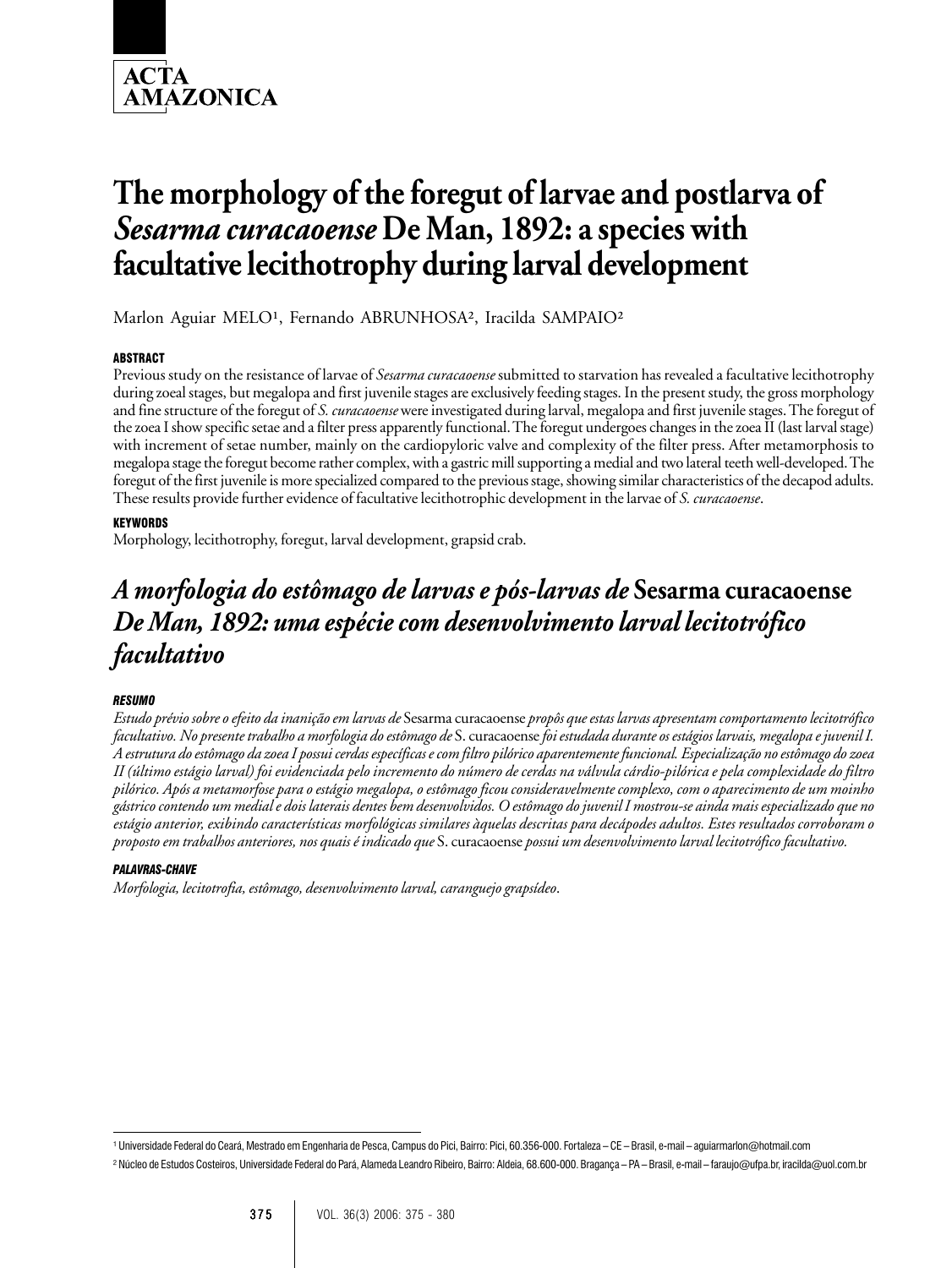

# **INTRODUCTION**

The semi terrestrial grapsid crab *Sesarma curacaoense* De Man, 1892, has been confused in previous reports under the name *S. crassipes* (Melo, 1996; Coelho and Ramos, 1972). The morphological characteristics of these two species are similar, but recent research has shown that the Brazilian species is *S. curacaoense* (Prado, unpublished).

Experimental studies on the larviculture of *S. curacaoense*, reared in the laboratory, demonstrated that this species has a reduced larval cycle, consisting of two zoeal stages and one megalopa (Anger *et al*. 1995). These authors reported that the thoracic appendages of the zoea I and II have advanced degrees of development. In fact, all feeding appendages and pereiopods are functional since zoea I (except third maxilliped). In other species these appendages are functional normally only in later larval stages.

On the other hand, an important investigation on the starvation resistance of larvae of *S. curacaoense* has revealed that their larvae possess high endotrophic potential (Anger, 1995), and that they are able to develop from embryo to the megalopa in complete absence of food. However, the feeding behavior for these larvae is facultative, once the zoea II of *S. curacaoense* have shown a delayed development under continued starvation periods. Further, the megalopa reach the juvenile stage without food only if the preceding zoeal stages had been fed continuously. Thus, *S. curacaoense* has facultative lecithotrophic zoeae and feeding megalopa. These facts suggest a more detailed study of the digestive system of the larvae from this species is needed, in order to understand their feeding biology.

Information on the functional morphology of the external feeding appendages and foregut may contribute directly to understand the feeding behavior of decapod species. Evidence of atrophy or absence of setae, filter press and gastric mill indicates no functionality of the foregut in pueruli of spiny lobster (Nishida *et al*., 1990; Wolfe and Felgenhauer, 1991; Lemmens and Knott, 1994) and glaucothoe of anomuran crabs (Abrunhosa and Kittaka, 1997a). Experiments of larviculture have confirmed that food isn't required during pueruli and glaucothoe stages from the above species (Kittaka, 1994; Kittaka, 1988; Nishida *et al*., 1995, Abrunhosa and Kittaka, 1997a, b).

In the present work, the detailed morphology of the foregut of *S. curacaoense* is described and compared during zoeal, megalopa and first juvenile stages. The functional significance of the foregut is also discussed.

#### **MATERIAL AND METHODS**

Two ovigerous *S. curacaoense* females were collected in Bragança City, northeastern Pará State in March 2004. The females were transported to laboratory and placed individually into 10-liter aquariums with aeration. After hatching, the females were preserved in 70% ethanol and deposited in the Crustacean Collection of Bragança Campus-UFPA.

The larvae were collected and transferred to three transparent recipients (300 mL cap.) containing seawater. The water temperature was maintained at 28ºC, pH 8.3 and salinity 38‰. The zoeae were separated (30 larvae per container) and fed with *Artemia n*auplii. The water was changed every three days. The larval development consisted of 2 zoeal stages and a megalopa before molting into the first juvenile stage.

The larvae and postlarvae were fixed in 10% formalin. Later, 10 individuals of each stage were immersed in 20mL of 5% aqueous solution of KOH heated to 80°C for about, 30 minutes for the zoeae and 1 hour for the megalopae and juvenile stages. Then, the samples were washed and immersed in glycerol + ethyl alcohol 70% (1:1). The foreguts were dissected and stained with 1% methylene blue. The terminology used in the description followed Meiss and Norman (1977), Nishida *et al.* (1990), Abrunhosa and Kittaka (1997a) and Abrunhosa *et al.* (2003).

### **RESULTS**

#### MORPHOLOGY OF THE FOREGUT

Foreguts of the zoea I and II (last stage) with cardiopyloric valve, dividing the cardiac chamber of the pyloric chamber, and the filter press, which become more complex after molt to second zoea (Fig. 1a, b). After metamorphosis to megalopa stage occurs specialization of the foregut, with appearance of the gastric mill ossicles (Fig. 2a). The ossicles are more distinct in the newly moulted juvenile than in the previous stage (Fig. 2b). Foreguts have a median horizontal line with setae in both chambers.

1. Zoea I (Fig. 1a)

Foregut length = 0.15mm. Foregut simple, chitinous and unarmed of hard structures.

Cardiac chamber: similar to pyloric chamber in length; with numerous fine setae in the floor; wall almost lacking setae; cardiopyloric valve enlarged and robust, strong cylindrical setae in the posterior portion.

Pyloric chamber: with fine setae on the posterior portion of the roof; filter press seems beehive in shape filling all inferior portion; ampullary net partially developed; interampullary ridge with row of elongated setae (dorsal brush).

2. Zoea II (Fig. 1b)

Foregut length = 0.25mm. Foregut more complex than that of the first stage and lacking hard structures.

Cardiac chamber: floor with row of elongated and fine setae; wall with few setae in anterior portion; cardiopyloric valve enlarged and armed with strong cylindrical setae on the posterior portion.

Pyloric chamber: about 2/3 of the cardiac chamber; with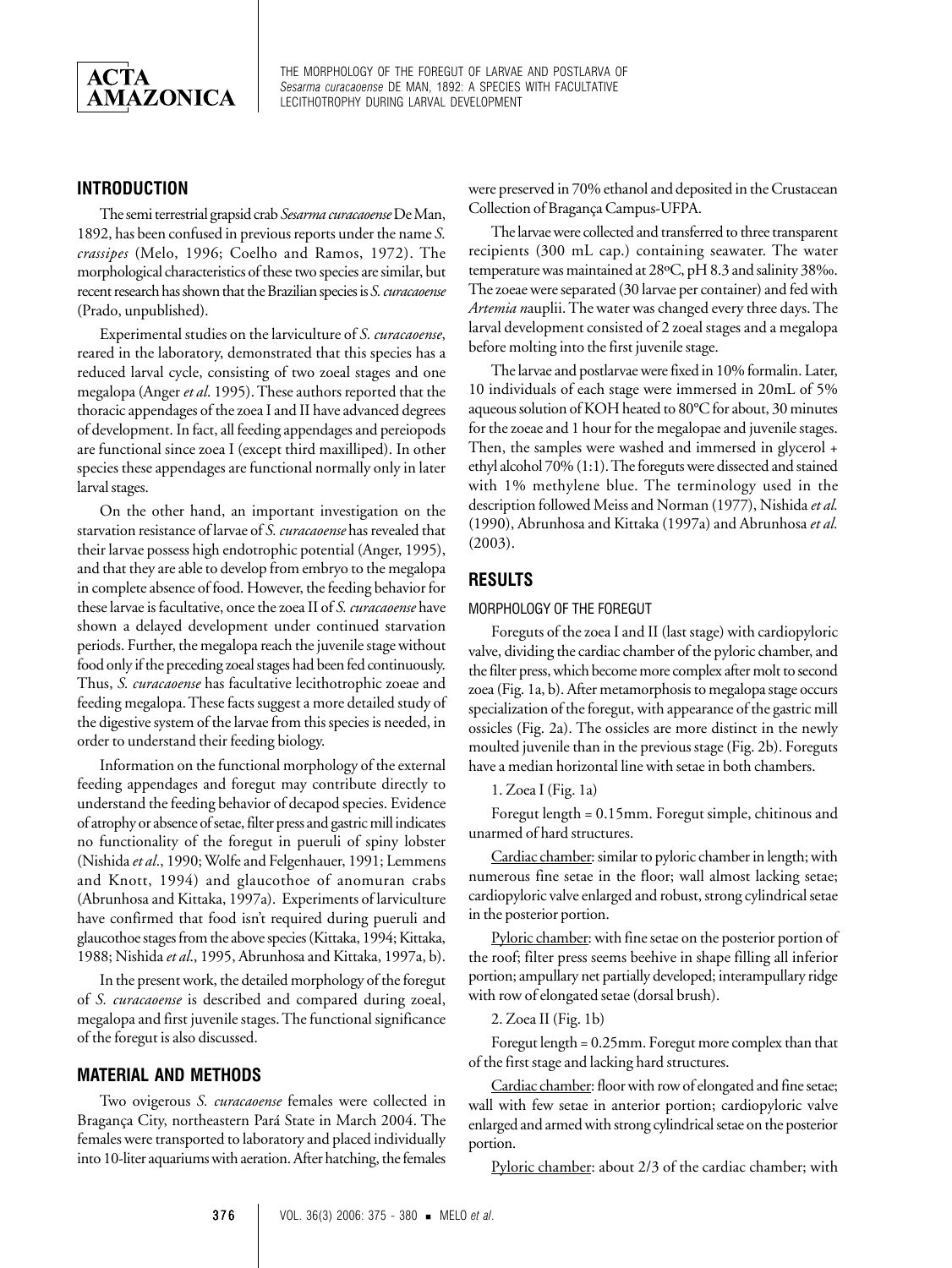

fine setae on the posterior portion of the roof; filter press large, filling all inferior portion; ampullary net visually developed and functional; interampullary ridge with row of elongated setae.

#### 3. Megalopa (Fig. 2a)

Length=0.38mm. Substantial morphological change occurs at the megalopa foregut, with appearance of the gastric mill, oesophageal valve and others ossicles of the foregut.

Cardiac chamber: enlarged dorsolaterally by the ossicles of the gastric mill; the cardiac floor lies vertically; all ossicles of gastric mill are present, such as: zygocardiac (bearing lateral teeth), urocardiac (supporting the medial tooth), mesocardiac, pterocardiac, prepectinal, pectinal, postpectinal, subdentate, inferior lateral cardiac, lateral cardiopyloric, propyloric, exopyloric and pyloric; cardiopyloric valve strong and specialized having many short setae on the superior portion.

Pyloric chamber: compressed laterally; with fine setae on the posterior portion of the roof below the uropyloric ossicle; important ossicles present, i.e., anterior pleuropyloric, posterior pleuropyloric; median pleuropyloric; anterior inferior pyloric, preampullary, inferior ampullary and posterior inferior pyloric; filter press specialized with ampullary net well-developed and functional; interampullary ridge with row of elongated setae.

4. First juvenile (Fig. 2b)

Foregut length = 0.60mm. Foregut more specialized than that of megalopa stage; gastric mill, oesophageal valve and other ossicles of the foregut present.

Cardiac chamber: similar in shape to the previous stage (megalopa); gastric mill fully developed with articulated ossicles, such as: zygocardiac (bearing lateral teeth), urocardiac (supporting the medial tooth), mesocardiac, pterocardiac, prepectinal, pectinal, postpectinal, subdentate, inferior lateral cardiac, lateral cardiopyloric, propyloric, exopyloric and pyloric; cardiopyloric valve strong and specialized, having many short setae on the superior portion.

Pyloric chamber: similar to previous stage; with more fine setae on the posterior portion of the roof below uropyloric ossicle; anterior pleuropyloric, posterior pleuropyloric and median pleuropyloric ossicles more distinct; the ossicles anterior supraampullary, anterior inferior pyloric, preampullary, inferior ampullary and posterior inferior pyloric present but not well developed; filter press with ampullary net developed and functional; row of elongated setae in the interampullary ridge.

# **DISCUSSION**

The foreguts of the larvae of decapod crustaceans have the function of mixing soft and fine organic particles with digestive enzymes (Factor, 1989; Nishida *et al*., 1995). The morphology observed at foregut of the zoea I of *S. curacaoense* is simple (Fig. 1a), but it shows specific setae and a filter press apparently



**Figure 1 -** Foreguts of the larvae of *Sesarma curacaoense* in lateral view (right).  $\mathbf{a}$  - zoea I;  $\mathbf{b}$  - zoea II (last stage). Scale bars = 0,05mm.

functional. According to Anger *et al.* (1995), these larvae also have developed and functional feeding appendages (except in the non-developed  $3<sup>rd</sup>$  maxilliped). This suggests that the first larva is adapted to eat short and soft food particles such as freshly hatched *Artemia* nauplii, rotifers or microalgae. On the other hand, the zoea I of *S. curacaoense* is noted to reach the second stage without eating. This fact may be explained due to large quantities of yolk reserve, which are sufficient to supply the energy needed during first larval stage (Anger, 1995).

The foregut of the zoea II (last stage) doesn't have a gastric mill (Fig. 1b). However, the degree of specialization is observed by increments of setae, mainly on the cardiopyloric valve, and in the complexity of the filter press. Thus, strongly suggesting that the zoeal foregut is well adapted for mixing food function. Similar results were obtained for larvae of Palinuridae and other decapods (Factor, 1989; Nishida *et al*., 1990; Mikami and Takashima, 1993, 1994; Abrunhosa and Kittaka, 1997 a, b; Abrunhosa and Melo, 2002; Abrunhosa *et al*., 2003). Therefore, hard particles of food are not recommended for larval culture of *S.*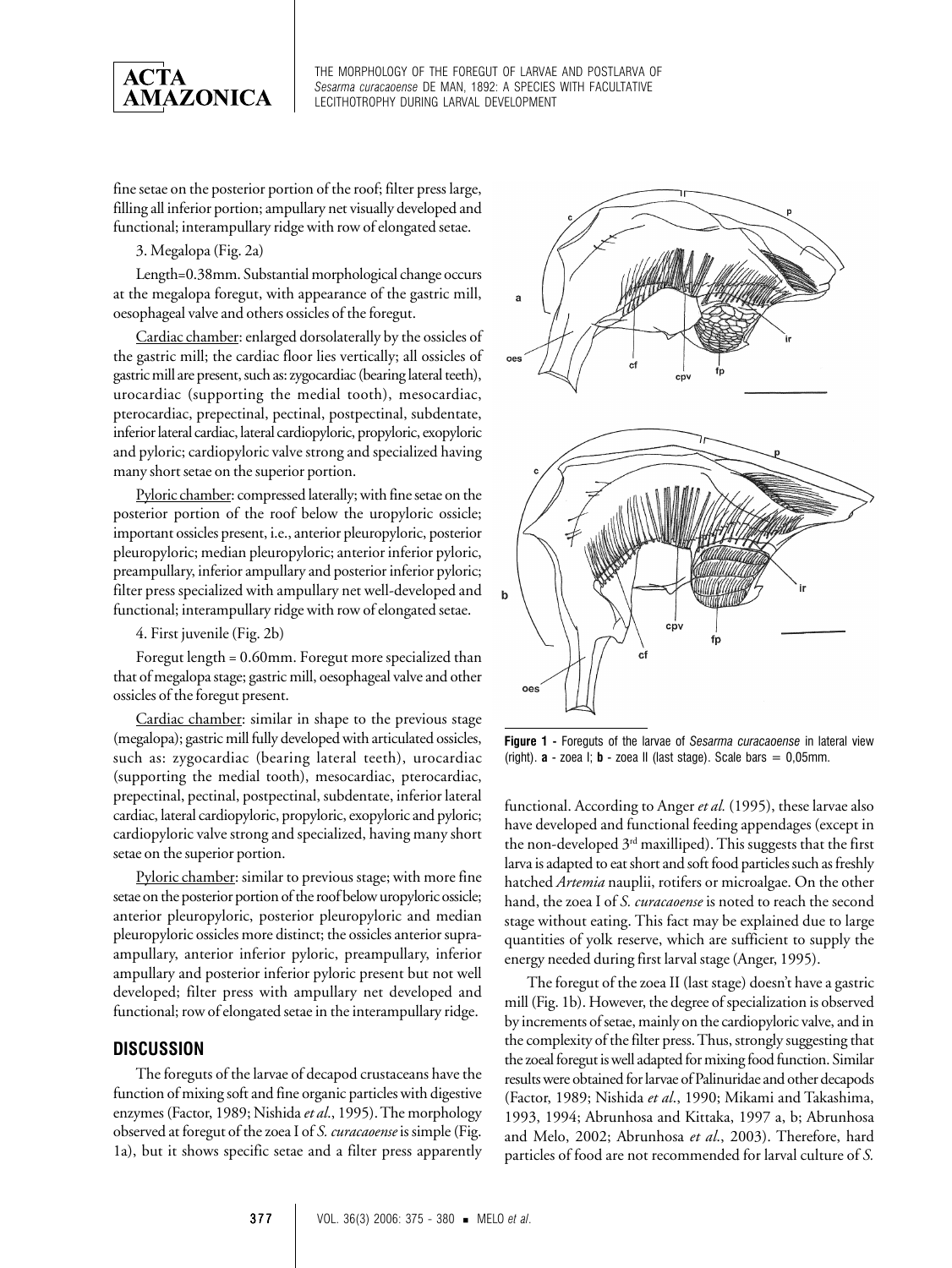





**Figure 2 -** Foreguts of the megalopa and juvenile of *Sesarma curacaoense* in lateral view (right). **a** - megalopa; **b** - juvenile I. Scale bars = 0,05mm.

#### *curacaoense*.

The functional foregut found in the zoea I and II reveals that our investigations complement the observations by Anger (1995), since the larvae of *S. curacaoense* have facultative lecithotrophic behavior. Thus, when food is available, the larvae should accumulate additional energy reserves.

After metamorphosis to megalopa stage, significant changes do not occur in the morphology of the feeding appendages (Anger *et al*., 1995), although our observations showed that the morphology of the foregut become substantially complex, with the gastric mill well-developed with a medial and two lateral teeth (Fig. 2a). The presence of such structures indicates that the megalopa stage may eat hard particles of food. Similar observation was reported for brachyuran crabs (Factor, 1982; Minagawa and Takashima, 1994; Abrunhosa *et al.*, 2003).

On the other hand, evidences of non-feeding stages have been reported in the transitional pueruli of spiny lobster of genus *Panulirus* and *Jasus*. These species show reduced and uncalcified mandibles, reduction in number of setae in the mouthpart appendages and poorly developed foregut (Kittaka, 1988; Nishida *et al*., 1990; Kittaka, 1994; Lemmens and Knott, 1994; Nishida *et al*., 1995). These characteristics were also reported for transitional glaucothoe of king crabs genus *Paralithodes* (Abrunhosa and Kittaka, 1997a, b).

The foregut of the first juvenile stage (Fig. 2b) has a medial and two lateral teeth still more specialized than that of the previous stage and is similar to that of adults of other decapods described in literature (Meiss and Norman, 1977; Kunze and Anderson, 1979; Suthers and Anderson, 1981; Mikami and Takashima, 1994; Brösing *et al.*, 2002). This suggests that the first juveniles of *S. curacaoense* are able to processes a large quantity of soft and solid food, which they encounter in the benthic environment.

## **LITERATURE CITED**

- Abrunhosa, F.A.; Kittaka, J. 1997a. Functional morphology of mouthparts and foregut of the last zoea, glaucothoe and first juvenile of the king crabs *Paralithodes camtschaticus*, *P. brevipes* and *P. platypus*. *Fisheries Science*, 63(6): 923-930.
- Abrunhosa, F.A.; Kittaka, J. 1997 b. Morphological changes in the midgut, midgut gland and hindgut during the larval and postlarval development of the red king crab *Paralithodes camtschaticus*. *Fisheries Science*, 65(5): 746-754.
- Abrunhosa, F.A.; Melo, M.A. 2002. Morfologia comparativa do primeiro e último estágios zoea e juvenil de *Macrobrachium rosenbergii* (De Man, 1879) (Decapoda: Palaemonidae). *Revista Ciência Agronômica*, 33(2): 65-68.
- Abrunhosa, F.A.; Melo, M.A.; Abrunhosa, J.P. 2003. Development and functional morphology of the foregut of larvae and postlarva of *Ucides cordatus* (Decapoda, Ocypodidae). *Nauplius*, 11(1): 37-43.
- Anger, K. 1995. Starvation resistance in larvae of a semiterrestrial crab, *Sesarma curacaoense* (Decapoda: Grapsidae). *Journal of Experimental Marine Biology and Ecology*, 187: 161-174.
- Anger, K.; Schreiber, D.; Montú, M. 1995. Abbreviated larval development of *Sesarma curacaoense* (Rathbun, 1897) (Decapoda: Grapsidae) reared in the laboratory. *Nauplius*, 3: 127-154.
- Brösing, A.; Richter, S.; Scholtz, G. 2002. The foregut-ossicle system of *Dromia wilsoni*, *Dromia personata* and *Lauridromia intermedia* (Decapoda, Brachyura, Dromiidae), studied with a new staining method. *Arthropod Structure & Development*, 30: 329-338.
- Coelho, P.A.; Ramos, M.A. 1972. A constituição e a distribuição da fauna de decápodos do litoral leste da América do Sul, entre as latitudes de 5°N e 39°S. *Trabalhos Oceanográficos da Universidade Federal de Pernambuco*, 13: 133-236.
- Factor, J.R. 1982. Development and metamorphosis of the feeding apparatus of the stone crab, *Menippe mercenaria* (Brachyura, Xanthidae). *Journal of Morphology*, 172: 299-312.
- Factor, J.R. 1989. Development of the feeding apparatus in decapod crustaceans. *In*: Felgenhauer, B.E.; Watling, L.; Thistle, A.B. (Eds.). *Crustacean issues. Vol. 6*. p.185-203.
- Kittaka, J. 1988. Culture of the palinurid *Jasus lalandii* from egg to puerulus. *Nippon Suisan Gakkaishi*, 54(1): 87-93.